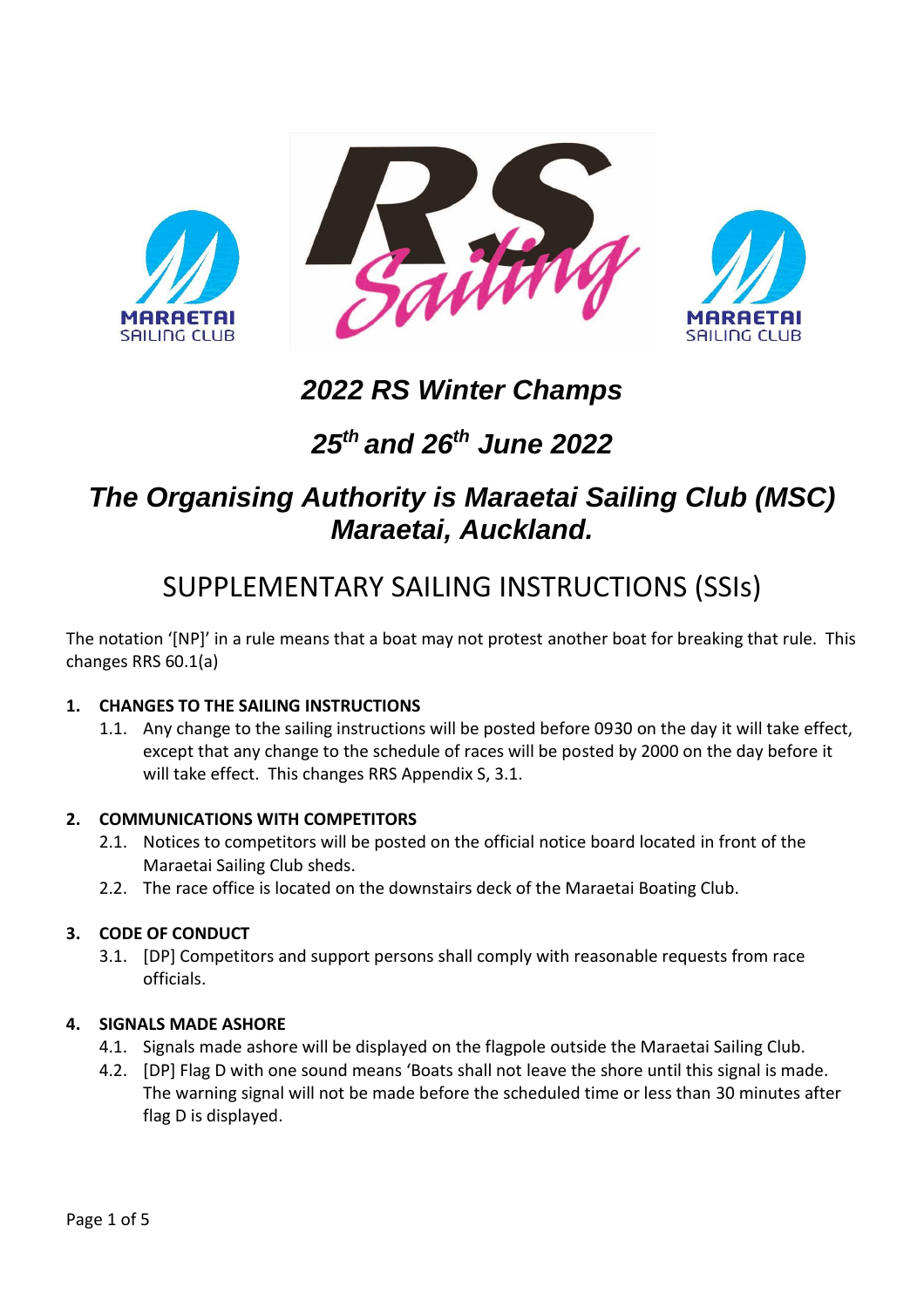## **5. SCHEDULE OF RACES**

| Day/Date                       | <b>Number of races</b> | <b>Time of First Warning Signal</b> |
|--------------------------------|------------------------|-------------------------------------|
| Saturday 25 <sup>th</sup> June | Four (4) Back to Back  | 1130hrs                             |
| Sunday 26 <sup>th</sup> June   | Four (4) Back to Back  | 1100hrs                             |

- 5.1. Up to five(5) races may be sailed per day, but only if the forecast weather conditions allow. This decision will only be made with the approval of the race committee.
- 5.2. To alert boats that a race or sequence of races will begin soon, the orange starting line flag will be displayed with one sound at least five minutes before a warning signal is made.

## **6. CLASS FLAG**

6.1. The class flag is the RS Feva class insignia on a plain or black background, Pink for RS Aero, Yellow for RS Quest.

## **7. COURSES**

- 7.1. The diagram in Addendum A show the course, including the approximate angles between legs, the order in which marks are to be passed, and the side on which each mark is to be left.
- 7.2. In the event that a gate mark is missing and has not been replaced with an object displaying flag M, the remaining mark shall be rounded to port.

#### **8. MARKS**

8.1. Mark descriptions are as follows:

| Mark                   | <b>Description</b>                          |
|------------------------|---------------------------------------------|
|                        | Red cylinder                                |
| 4p and 4s              | Red cylinders                               |
| Start - Starboard End  | Race committee vessel                       |
| Start - Port End       | Orange buoy with orange staff & orange flag |
| Finish - Starboard End | Race committee vessel                       |
| Finish - Port End      | Orange buoy with blue staff & blue flag     |

#### **9. THE START**

- 9.1. [DP][NP] Boats whose warning signal has not been made shall avoid the starting area during the starting sequence for other races.
- 9.2. A boat that does not start within 4 minutes after her starting signal will be scored Did Not Start without a hearing. This changes RRS A5.1 and A5.2.

# **10. CHANGE OF THE NEXT LEG OF THE COURSE**

10.1. To change the next leg of the course, the race committee will move the original mark or the finishing line to a new position.

# **11. PENALTY SYSTEM**

11.1. RRS 44.1 is changed so that the Two-Turns Penalty is replaced by the One-Turn Penalty.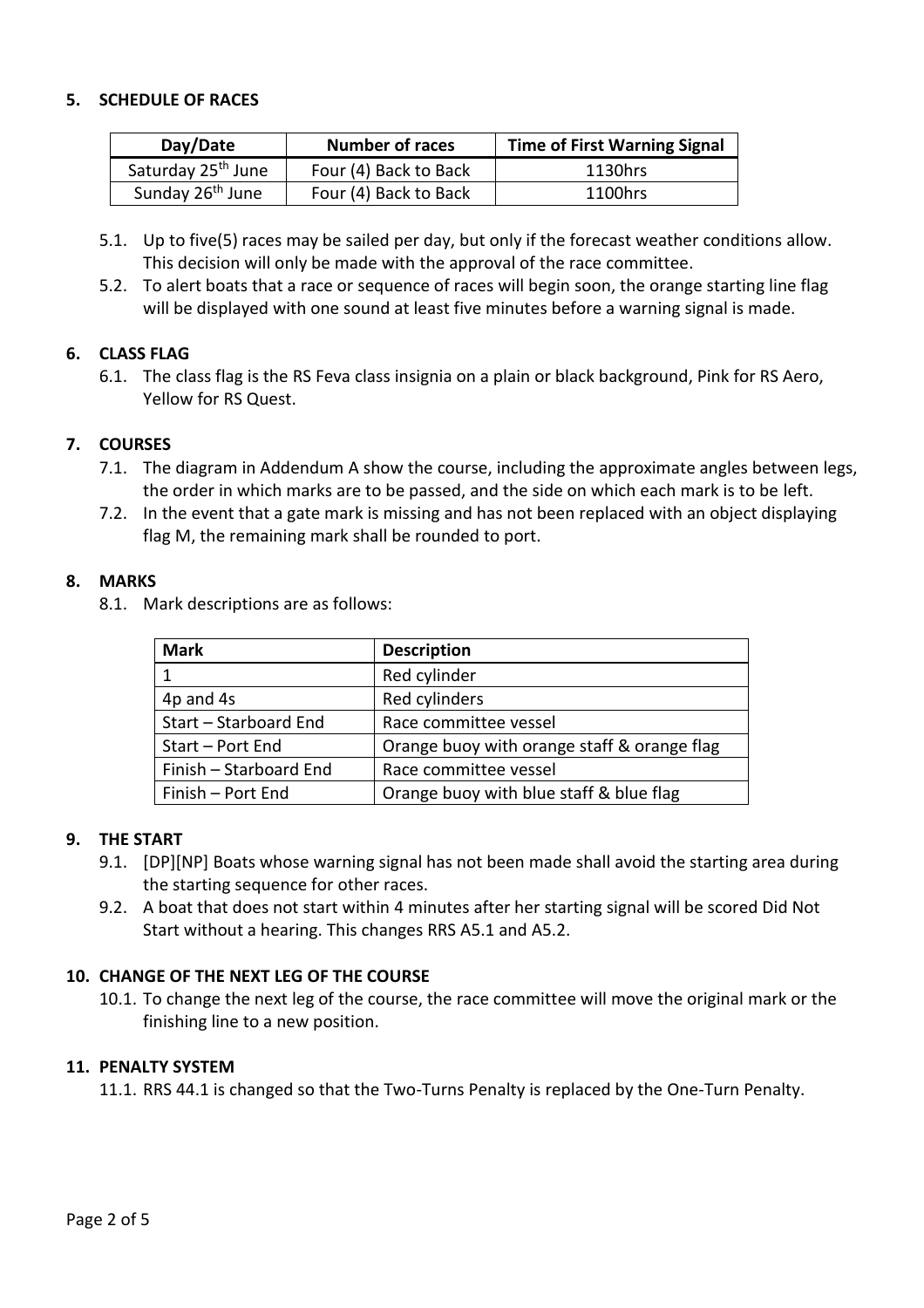## **12. TIME LIMITS AND TARGET TIME**

12.1. The Race Time Limit (see RRS 35), Target Time and the Finishing Window are shown in the table below.

| <b>Target Time</b> | <b>Race Time Limit</b> | <b>Finishing Window</b> |
|--------------------|------------------------|-------------------------|
| 30 minutes         | 60 minutes             | 15 minutes              |

- 12.2. RRS 35, A4 and A5 will be changed to state that boats still racing but failing to finish within 15 minutes after the first boat sails the course and finishes may be given a finishing position based on the last mark they rounded and/or their position on the course. Their score will be greater than any boat who rounded further marks or who finished.
- 12.3. Failure to meet the Target Time will not be grounds for redress. This changes RRS 62.1(a).

## **13. SCORING**

- 13.1. Four(4) races are required to be completed to constitute a series.
- 13.2. When fewer than Five (5) races have been completed, a boat's series score is the total of her race scores.
- 13.3. When Five (5) or more races have been completed, a boat's series score is the total of her race scores excluding her worst score.

## **14. SAFETY REGULATIONS**

- 14.1. [DP][NP] *Check-out and check-in ashore*
	- 14.1.1. Competitors shall individually check-out before racing by personally signing the sign on sheets located at the race office desk.
	- 14.1.2. Competitors shall individually check-in immediately on returning to shore after racing by personally signing sign out sheets located at the race office desk.
- 14.2. [DP][NP] A boat that retires from a race shall notify the race committee at the first reasonable opportunity.

# **15. REPLACEMENT OF CREW OR EQUIPMENT**

- 15.1. [DP] Substitution of competitors is not allowed without prior written approval of the Race Committee.
- 15.2. [DP] Substitution of damaged or lost equipment is not allowed unless authorized in writing by the Race Committee. Requests for substitution shall be made to the committee at the first reasonable opportunity, which may be after the race.

# **16. EQUIPMENT AND MEASUREMENT CHECKS**

- 16.1. A boat or equipment may be inspected at any time for compliance with the class rules, notice of race and sailing instructions.
- 16.2. [DP] When instructed by a race official on the water, a boat shall proceed to a designated area for inspection.

# **17. OFFICIAL VESSELS**

17.1. Official vessels will be ribs branded with the Maraetai SC pennant.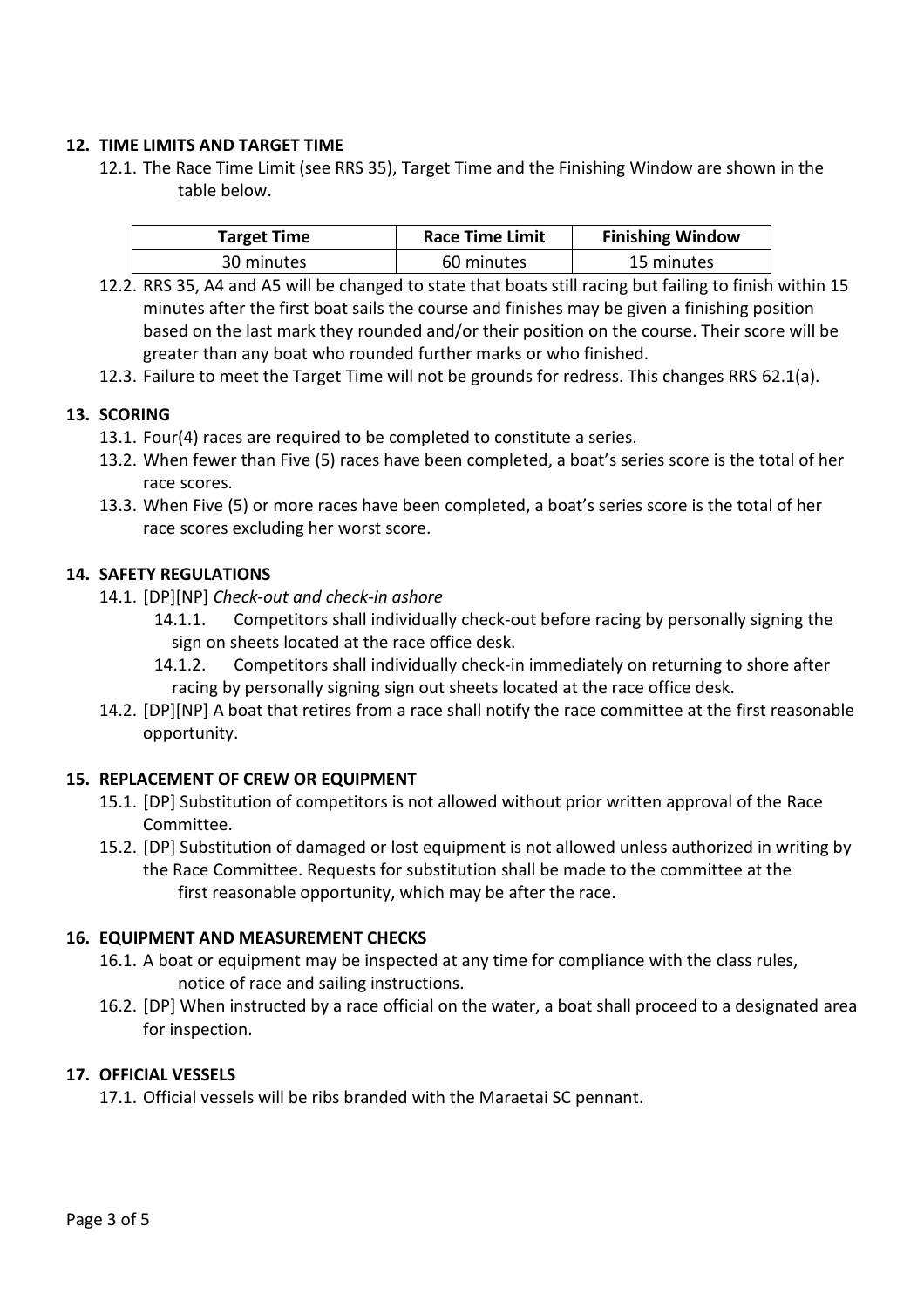# **18. [DP] [NP] SUPPORT TEAMS**

- 18.1. Except when requested to participate in rescue operations, team leaders, coaches, and other support persons shall stay outside areas where boats are racing and are restricted to a 5 knot speed limit, from the time of the preparatory signal for the first start of a sequence of starts until all boats have finished or the race committee signals a postponement or abandonment of all races. The areas the boats are racing in is defined as the area inside the course and within 100 metres of any mark, lay line, starting line, finishing line or any area where any boat that is racing is sailing or may sail.
- 18.2. Attention is drawn to the relevant local council bylaws regarding the wearing of lifejackets and other restrictions.
- 18.3. All support person vessels shall always have an engine safety cut out switch (kill cord) attached to the driver while the engine is running, unless prior written exemption has been provided by the OA.

## **19. [NP] TRASH DISPOSAL**

19.1. Trash may be placed aboard official [or support person] vessels.

## **20. COVID-19**

20.1. Covid protocols will be as per the current government guidelines at the time of this event taking place or as per the NOR.